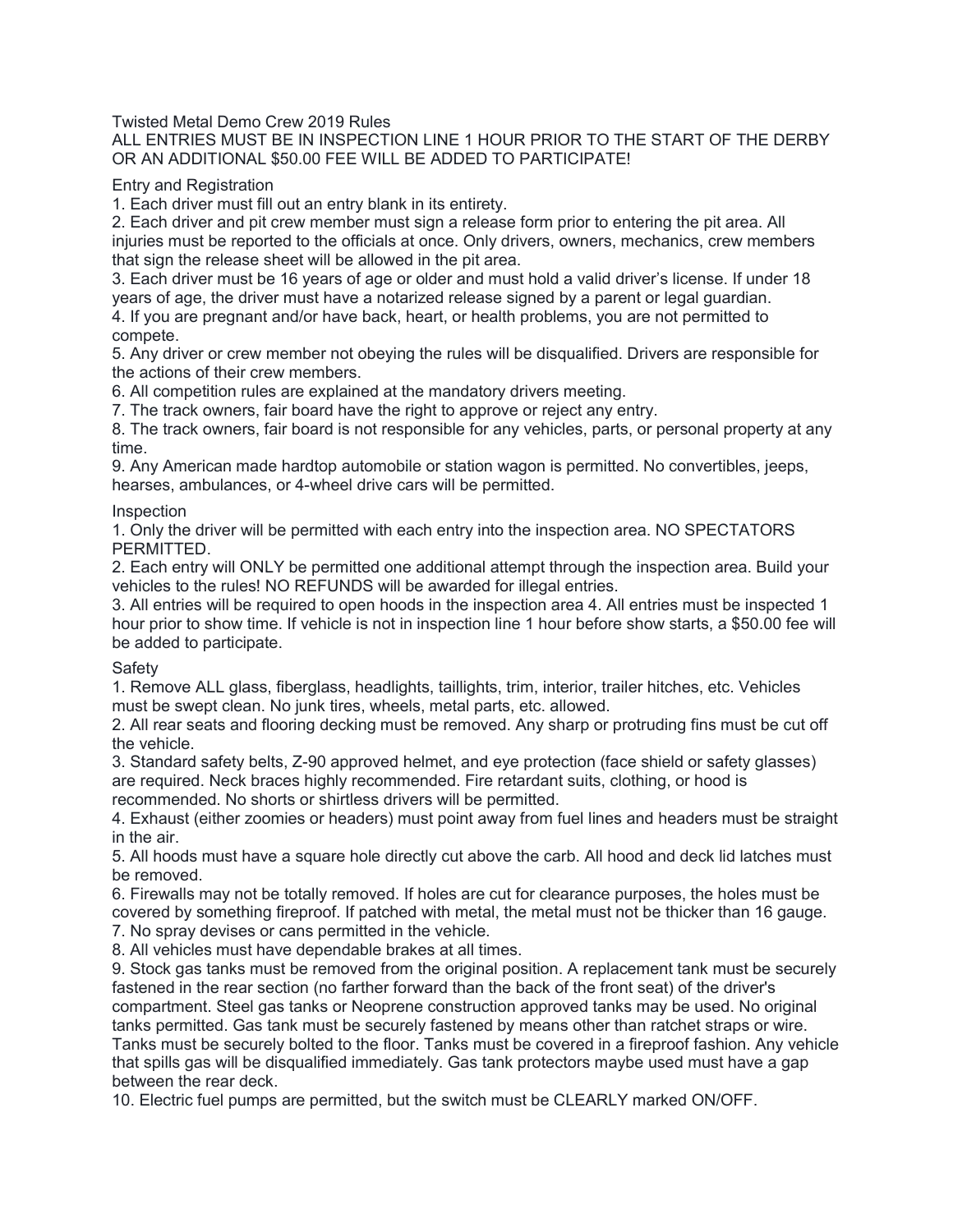11. Stock batteries must be removed from the original position. A battery must be located in the driver's compartment and securely fastened to the floor. The battery must be covered. 12. No profanity will be permitted on any vehicle.

Kicker car rules will follow Bash For Cash Kicker car rules.

2019 Mild Weld Rules

Engine/Transmission

1. Fabricated engine mounts must not strengthen the car in any manner. Engine cradles are permitted but must fit tightly to the engine and not reinforce the car in any manner. Only two additional locations may go to the frame (chains or  $\frac{1}{4}$ " x 1" straps), but neither may be attached to the frame any farther forward or farther back than the upper a-arm dimensions. Anything outside of this will be cut completely off of the frame.

2. Radiators must remain in the stock location. Overflow hoses must point straight down. No antifreeze permitted, strictly water.

3. Bottom radiator support may be fabricated but may not be welded to the frame. All fabrications must be welded to the existing core support structure. Maximum angle size is 3" x 3" x  $\frac{1}{4}$ ".

4. Transmission coolers may be relocated to the driver's compartment. If so, they must be securely fastened inside another durable and properly vented container (box). If ice is to be used, the container must be leak-proof with a secured lid. If competition is continually stopped to determine if gas or water is leaking from your car, you will be disqualified. Steel or hydraulic lines are required. 5. Distributor protectors will be permitted. They may not directly touch or attach to the cage in any manner. The maximum width is 16".

6. Transmission protectors will be permitted within reason but may not tie-in anywhere other than the cross-member.

### Hood/Front Clip

1. All vehicles must have a hood in place and operable. Hoods may be bolted or wired in six locations. The front two bolts may be attached through the core support mounts in the frame. The other bolts must attach to the core support or fenders only (not to frame). 4"x4"x1/4" plates may be attached to core support/fenders to mount the hood bolts. Hoods must cover fans and be open for inspection.

2. Two locations of wire may be used from core support/fenders to the front bumper.

3. Front fenders may be trimmed or folded under and bolted or welded. No additional metal permitted.

4. Front inner and outer-fender may be rolled and/or welded or bolted together directly over the wheel. No additional metal permitted.

5. Spacers may be run between the core support and frame. They may be welded to the core support and frame 8"max.

6. Washers may be welded onto sheet metal, core support, and bumper for wiring. Maximum outside diameter of washers is 3".

7. The only additional welding permitted is the seam between the core support and fenders. No additional metal permitted.

8. 12" x 12" minimum square hole over the engine may be bolted with two 3/8" bolts per side (8 total bolts) OR may have the inner webbing and outer skin welded together.

### Doors

1. Doors must be fastened shut by wire, chain, or welding. No loose doors permitted.

2. If welded, use steel no wider than 3" and no thicker than 1/4". If steel is thicker or wider, it will be cut completely off to run. Strapping may not be attached to the frame in any manner. Doors may be welded all the way around.

3. If wired or chained, use enough to securely and safely fasten the door. No wiring or chaining to the frame.

4. A protection plate may be welded over the original driver's door skin. It may not be thicker than 1/4" and must remain within the boundaries of below the window, behind the clip/door seam, in front of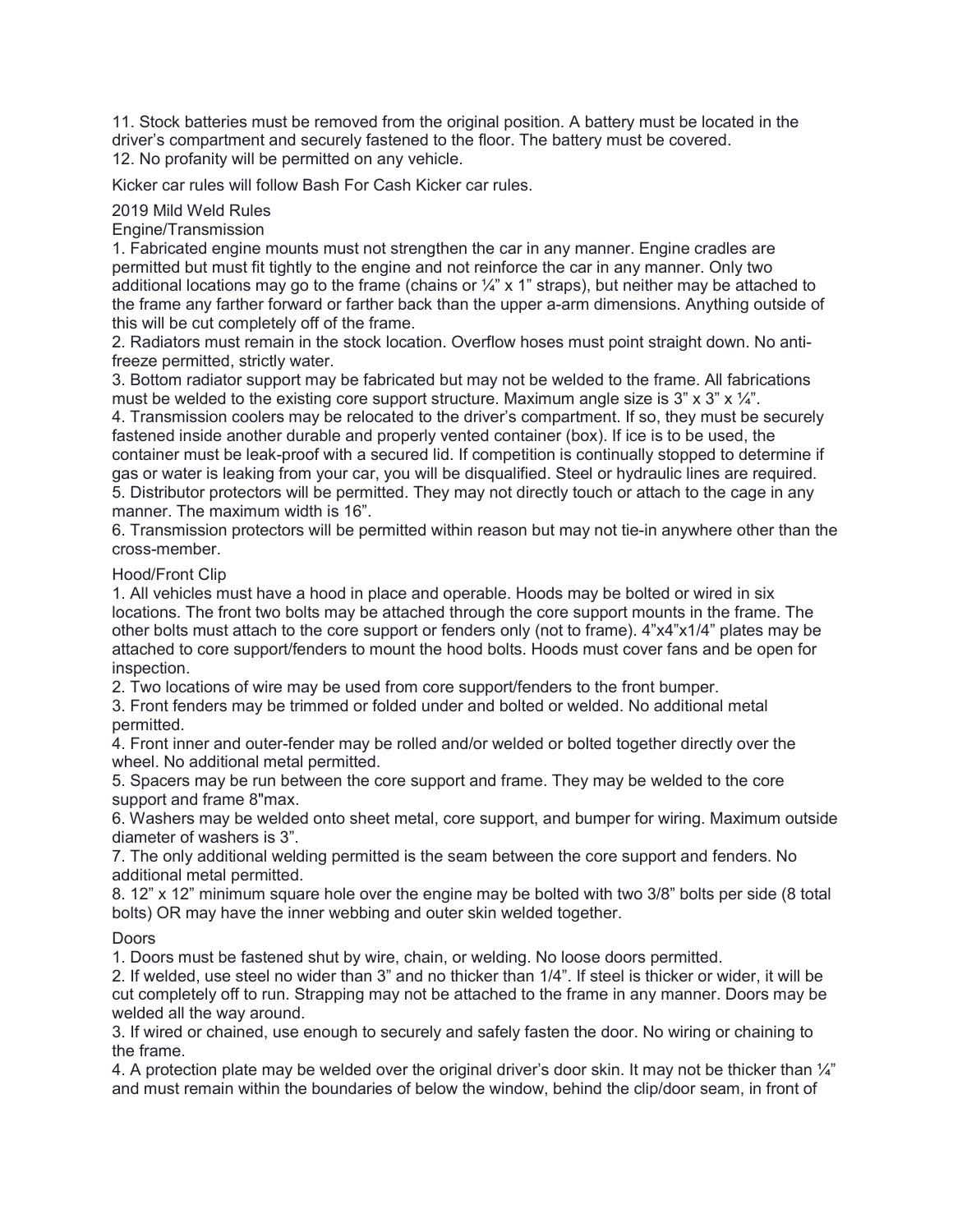the front/back door seam, above the bottom of the driver's door.

5. Welding of doors on the inside of car is permitted. No metal may be added to weld.

Trunk/Tailgate

1. Deck lids and tailgates may be wired and/or welded. Six locations of wire may be used with two strands of wire in each location. Locations may be from sheet metal to sheet metal or from sheet metal to bumper. No wiring directly to the frame. If welded, only a maximum of 3" x 1/8" strapping may be utilized at a frequency of 6" on and 6" off. These plates may not be overlapped. On all sedans, the plates may only attach to any adjacent metal (quarters, rear cowl, bumper, trunk floor). A mandatory 12" x 12" inspection hole must be cut in the center of the decklid if it is welded shut. . Washers may be welded onto the sheet metal and bumper for wiring. Maximum outside diameter of washers is 3".

2. No vertical wedging, tucking, or smashing down of quarter panels is permitted. The body panels may be ball pin'd. All pre-ran wagon roofs may be smashed down to rest in-line with the top of the quarter-panels. The roofs may be treated as a decklid in section G1.

3. Inner and outer rear-wheel wells may be rolled and/or welded or bolted together with 4 bolts (maximum size 3/8"). Deck lid webbing and outer skin may be welded or bolted together with (8) 3/8" bolts. No additional metal permitted.

4. No welding of trunk or tailgate seams is permitted. No painting of the inside of trunks will be permitted. It will be cut open if it is.

## Body

1. Body mount rubbers may be removed. If they are removed, a 1/2" spacer must be replaced (not to exceed 3" in diameter) between body and frame. Spacer may not be welded to the body or the frame in any manner.

2. Replacement body bolts may be used. Maximum bolt size is 5/8". Washers not to exceed 3" in diameter or standard thickness (1/4"). If bolts are changed, a  $\frac{1}{2}$ " spacer must be replaced between body and frame.

3. No extra body mounts permitted. Body bolts may not travel through both sides of the frame. Body must be bolted to the top of the frame.

4. No welding of interior or exterior body seams.

5. Floorboard rust may be patched. Metal may not be thicker than 1/16". The overlap of new and old metal must not exceed 2". Original floorboards may remain. Official's discretion on abuse.

6. Two locations of wire or metal must be placed from front cowl to the front of the roof to prevent hood entry into the driver's compartment. If metal is used, it must not exceed  $\frac{1}{4}$ " thickness or 3" in width.

7. One location of wire, angle, or square tubing max 2"x2" may be placed from the back of the roof down to the rear speaker deck or Sheetmetal (floor) directly above the cross-member between the rear humps (no further back than 12" from roof). If metal is used, it must not exceed ¼" thickness or 3" in width. The contact area permitted with the rear speaker deck/floor is 3"x4".

# Frame

1. No seam welding, patching, strengthening, painting, undercoating, or shaping of frame will be permitted.

2. 2003 & newer Fords may use an 80s & newer Ford steel cradle (no aftermarket) with a single bead of weld utilizing factory brackets, stock location, and no more than three 3" welds on the spring pocket. Any abuse of the intent of this rule will result in immediate disqualification.

3. Re-pitching of cars in a single area is permitted. Factory seams may be cut, the frame re-pitched, and factory seams re-welded. No additional metal or welds will be permitted.

4. Cars may be re-stubbed if a stock OEM replacement is used and it is ONLY butt-welded. No metal may be added. No overlap will be accepted. Welds may not be ground. NO EXCEPTIONS!!! 5. Cross-member mount may be substituted for a 2"x 2" x 4" maximum angle.

6. Two locations of wire (9-gauge maximum) may travel from a cage bar or roof to any body mount bolt or directly to the frame between the firewall and rear axle ONLY. Wire must be in a safe location (our call). No filling of factory frame holes. This includes but not limited to bolting through both sides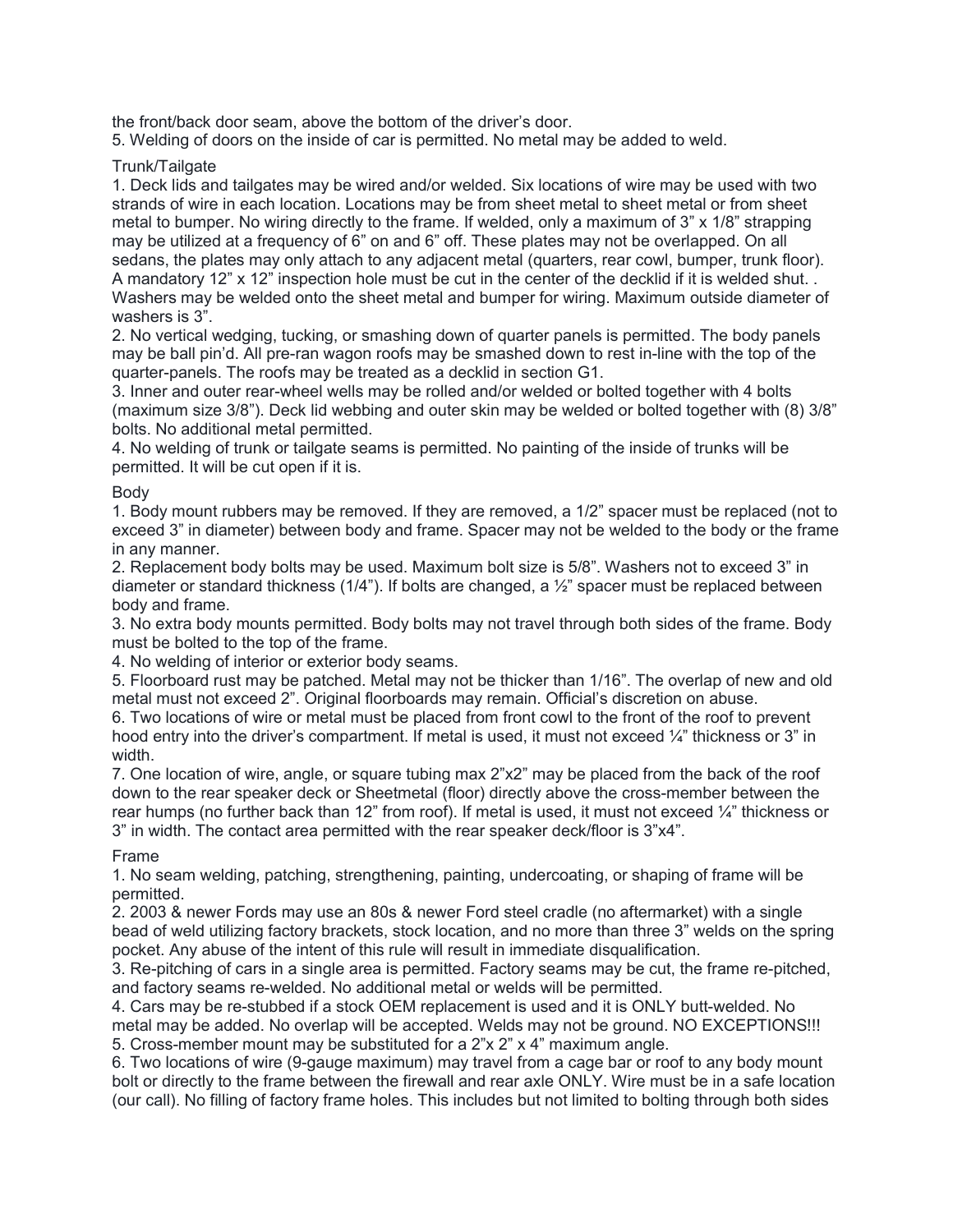of frame for suspension components and random bolt placement in factory frame holes.

7. Front frames may be shortened.

8. All vehicles may have a 1/4" x 4"x 24" strap may be welded each rear hump. May contour frame.

9. A maximum of four "fix plates" may be used on fresh or pre-ran vehicle measuring  $1/4$ "x4"x4".

## Cage

1. Drivers may install a four point safety cage in their vehicles. Cage material may not exceed 5" in diameter. Cages must be welded to body only (not to the floor).

2. One bar may be put across the dash area and another behind the driver's seat. These bars may be attached to the body with two plates (not to exceed 7" wide and  $\frac{1}{4}$ " thick). These bars must run horizontally across the car.

3. One bar may be put along the inside of both the driver's and passenger's door. No side bars may not extend forward past the dash bar and have a maximum length of 60".

4. Drivers may fabricate and install one piece of metal, not to exceed 8" in length, from the front cage bar towards the firewall. This piece may not protrude through the firewall or be attached to the distributor protector in any manner.

5. Exterior halo bars are permitted. Material may not exceed 5" in diameter. It must be attached to the four point safety cage (not to floor). It may be attached to roof in three locations via bolting or welding. All halo bars must travel straight across the roof at the same point (or approximate) they attach to the cage. No angling back or forward with the halo bar will be permitted.

6. Gas tank protectors are permitted. They may not exceed 24" in width. Protectors may not be attached to sheet metal/frame.

## **Bumpers**

1. Reinforcement may be done to the FRONT bumper inside the bumper only. If homemade max size 8"X8" if point added can only be 32" long and 4" off the front of bumper for a total of 12" from back of bumper to tip of point.

2. OEM to OEM bumper swaps can be made (Chrysler to GM, GM to Ford, etc.).

3. Bumper brackets may be welded to the frame. Bumper shocks may be collapsed, welded, and/or chained.

4. Bumpers may be welded to brackets or shocks. Bumper seams may be welded. Bumper ends may be wrapped or trimmed.

5. All bumper straps must be mounted in a stock-type fashion. No swapping left for right straps, using rear straps as front straps, laying side-mounted straps on top of the frame, etc. will be permitted.

6. If the front frame is shortened in any manner and/or the front bumper is hard-nosed (welded directly to frame), no exterior bumper straps are permitted. A bumper shock with a maximum length of 10" is permitted. A 2" spot weld may be used to fasten the rear portion of the shock to the frame at the point of exit. A ¼"x4"x6" plate can be used between the frame and bumper.

### Rear end/Tires

1. Any car or truck rear end will be permitted (maximum 8 lugs). Protectors are permitted, but may not strengthen car in any manner.

2. Multi-lug centers may be used. Bead protectors are allowed

3. No liquid-filled or studded tires. No screws in rims. No split rims. 16.5" maximum size.

# Front Suspension

1. Upper a-arms may be bolted solid or welded to achieve desired bumper height. If welded, you may use 3"x1/8" strap material to tie each upper a-arm and the frame together. The strap may travel straight down from the edge of the upper a-arm and resemble the contour of the upper a-arm. No overlapping of plates (a single pass only). No angle iron permitted.

2. Steering linkage maybe reinforced within reason. 1" x 1" x  $\frac{1}{4}$ " angle may be used to reinforce tierods. Replacement parts must closely resemble factory parts including diameter, length, and attachment points. Maximum diameter of ¾" tie-rods.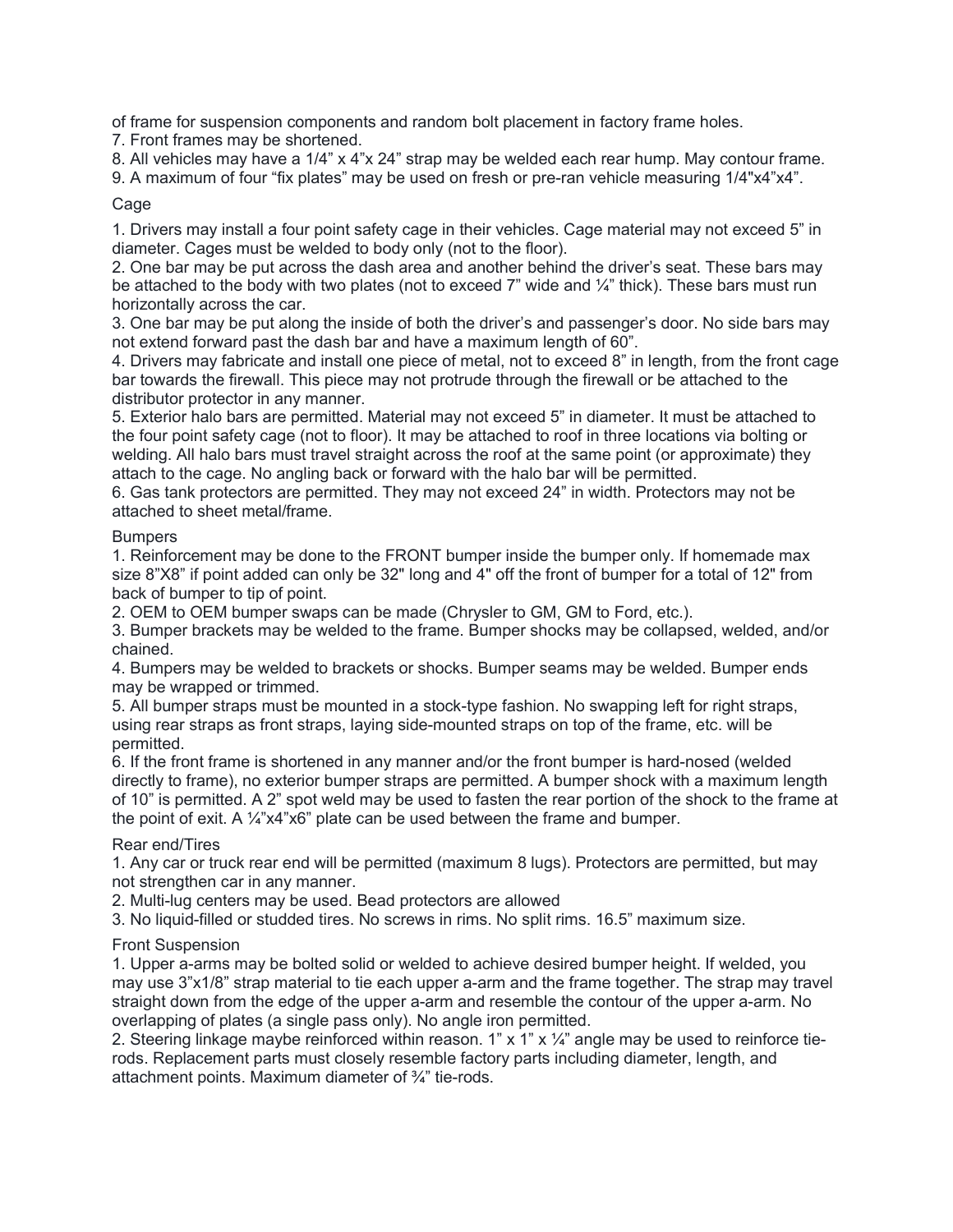Rear Suspension

1. Coil springs may be swapped and welded in.

2. No leaf-conversions. Stock-leafed cars must run stock leafs, mounted in stock locations, with stock hangers. If broken springs need replaced, factory step-down and thickness are required. No custom-made leaf packs, leafs over mains, or inverted springs permitted. One 3"x3"x1/4" plate may be used to strengthen each rear leaf hanger. Plates must only touch the hanger (not the frame/hanger bracket).

3. Five spring clamps are permitted on each leaf pack using no thicker than  $\frac{1}{4}$ " and no wider than 2" steel. No welding or bolting of leaf springs or clamps to body or frame. No duct-taping or welding of springs together.

4. Rear control arms may be lengthened or shortened with only a 1" overlap. Same thickness material must be used. They may be reinforced within reason but must not reinforce any other portion of the car. Fords may convert from Watts suspension to a standard setup. All Watts components must be removed from frame (including bolts). Control arm brackets must be located in a stock location and cannot exceed 6"x6" in size where attached to frame.

5. Two pieces of 1" max all-thread may be attached vertically from the rear end through the crossmember located between the humps (above rear end) to adjust rear suspension height. All-thread may not be attached to frame in any other location. If no location exists to attach all-thread, a driver may weld two washers 4"x4" in two locations onto the body (sheet metal) directly above the rear-end to fasten all-thread through.

Compact Cars Rules

108" wheel base or any front wheel drive 4-6 cylinder car.

(No engine cradles or Bead locks)

**BODY** 

1. Doors may be welded all the way around on outside of body only with  $\frac{1}{4}$ : x 3" wide strapping no excessive overlapping of strapping is permitted. Door tops can be welded, no metal added. 2. Deck lids and tailgates may be welded 45" total using ¼" x 3" wide pieces of steel or 9 wired or banding in 8 spots. Deck lids and tailgates must be in original location deck lids may be folded down in the trunk, trunk lids may be dipped along with speaker deck. Speaker deck can be removed, but trunk lid can only be welded to quarter panels and tail light assembly only nothing may be welded inside of trunk. Deck lids must be factory for make and model of car.

3. Hood may be 9 wired in 8 places or bolted in 6 places bolts may be 5/8" in dia. front 2 body mounts may extend through core support and used as front 2 of the 6 hood bolts 1" all thread max you cannot sleeve the all thread with anything from bottom of core support and above. A 12" hole minimum must be in the hood.

4. No interior body seam welding will be permitted. Doors can be welded on outside of body only. On pre-ran cars the doors may be repaired back to stock. Rust repair is limited to floor boards and roofs only.

5. You may have a window bar or wire in windshield and rear window if using metal, it can be no thicker than 3/8" and no wider than 3" you may use 2 x 2 pipe. Not solid. These may not touch the rollover bar. They can be welded to roof and firewall no more than 6" from the window area. And welded to the floor directly above rear axle the rear window bar cannot be attached to anything else except for roof of car and floor pan and welded 6"at the rear window on roof and 6" on floor pan. 6. Hoods must be open for inspection. (12" x 12" hole over carburetor.

7. Cars may not be smashed flat if cars are tucked the rear quarter panels must stay at the factory height deck lids must be in factory location (above rain channels).

8. You can add a piece of angle  $(4" \times 4" \times 7/4"$ max.) to top and bottom of the core support but can be no longer than 1" wider than the radiator no other metal permitted on core support. No other metal permitted to be welded to core support.

9. Original gas tank may be removed and replaced with a boat-type tank or fuel cell Moved inside of car behind driver's seat but no further back than rear axle. If fuel tank is in front of rear axle you may leave it in stock location. No stock fuel tanks permitted inside of car. Batteries must be moved to passenger side floor board and securely fastened.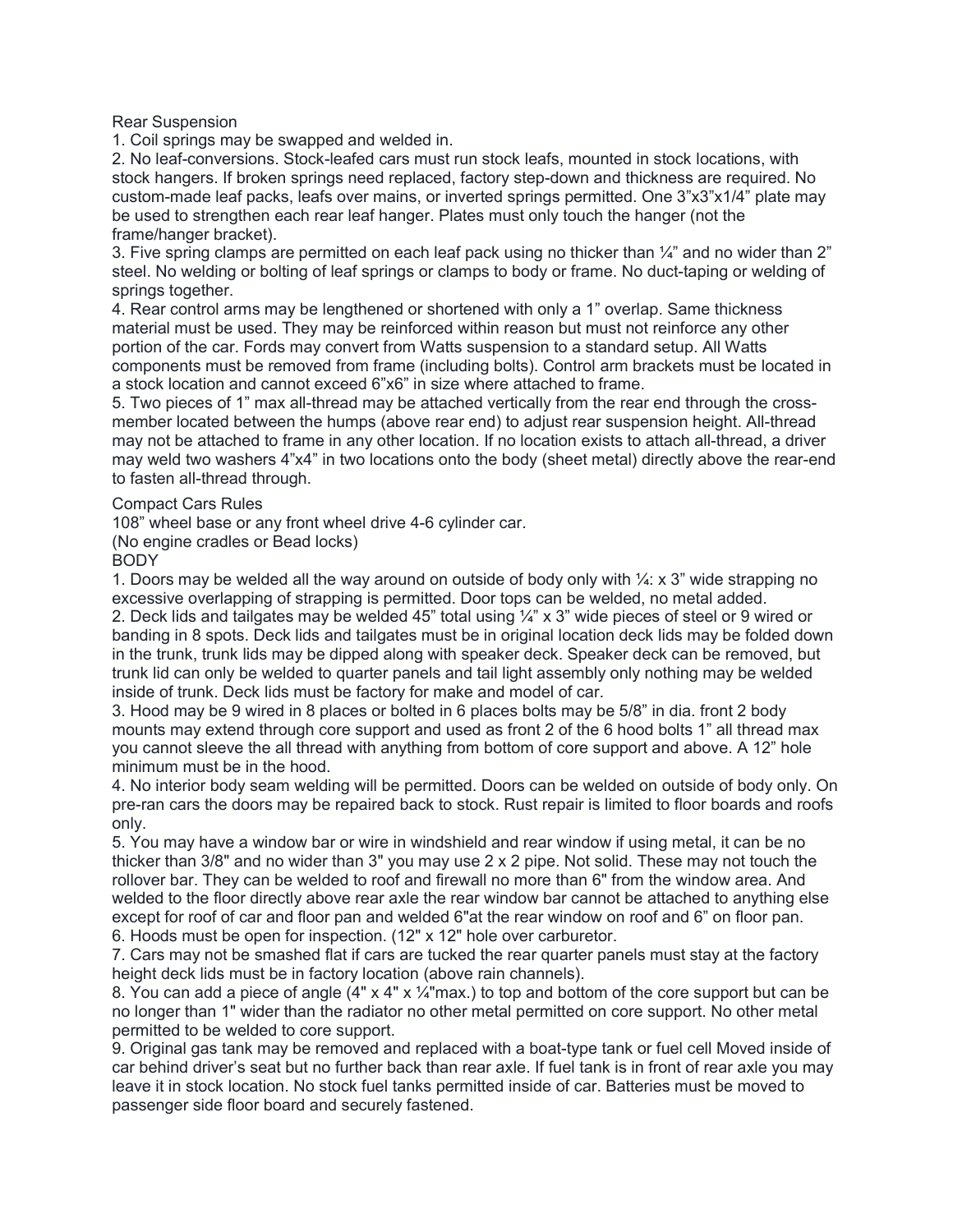## CAGE

1. You may have a 4-point cage surrounding the drivers compartment with a roll over bar. Bars 6" diam. Max must be sheet metal to sheet metal only. Dash bar must be 5" away from all sheet metal, the bar behind the seat can sit no further back than 12" from rear of driver's seat and must be at least 5" off the floor measured from the highest part of the floor/ driveshaft tunnel. You may use a rollover bar from front side of roll bar across the roof down to dash bar this may not connect to sheet metal. Door bars

2. May be no farther forward than the firewall and extend into rear doors on 4 door cars they must stop 2" from back of door on 2 door cars they must stop 3" from rear wheel well on the body the rear of these bars must be free floating and may not attach to body.

3. No angling of roll over bars permitted.

4. You may have gussets in cage at the corners. They must be within 6" of corners of bars only no other gussets will be permitted.

5. You may use a floating gas tank protector that comes off the back bar but it cannot be wider than 24" The gas tank protector or holder may go all the way back to the sheet metal. The gas tank protector must stop at the sheet metal in front of rear axle and rear seat metal cannot be welded. 6. A center bar from rear seat bar to dash bar is permitted. You may use a bar from the roll over bar on roof across the front roof down to dash bar. Door bars may not extend farther forward than the firewall.

## FRAME

1. Trailer hitches and braces must be removed. No plating, pinning, heat treating, stuffing the frame of any kind. Do not paint frame. No welds on frame or K member may exceed a single pass no weave passes or building the weld up will be permitted.

2. No frame creasing or hammering permitted. You can notch or crease rear frame this is to help rear of car roll not to strengthen the frame. Frame welding is limited to front and rear bumper areas. you may do one of the following not both 1 you can weld 1 seam per side on body from firewall forward or 1 seam per side on k member with no metal added. Front frame may be shortened to front side of core support. Core support must remain in stock location.

3. If a frame section needs to be replaced or repaired (rust) you must call first.

4. Angles for cross member can't be longer than 5" and must be within 12" from factory location.

5. Sway bar and bracket may be welded to the frame this must be in stock location and must only be welded to bottom of frame.

6. 4 fix it plates can be added to fresh or pre-ran cars  $\frac{1}{4}$ "x4"x4" (2 per side)

# **BUMPERS**

1. Homemade bumpers are permitted they must be no bigger than 8"x8" square tubing if point added can only be 32" long and 4" off the front of bumper for a total of 12" from back of bumper to tip of point. No sharp or excessive points will be permitted. Bumpers can be loaded.

2. Bumpers may be no lower than 14" and no higher than 20" to bottom of bumper this will be strictly enforced. Bumper seams may be welded metal may be added to bumper this must be done on the inside of the bumper front bumper only. Rear bumper may be seam welded no metal may be added to rear bumper.

3. Bumper shocks and bumper brackets may be welded to the frame. Bumper brackets and or shocks must be no longer than 12" in length and welded to inside or outside of frame if welded to outside of frame they must be on the side towards the outside of car. They will be measured from back side of bumper back. You can hard nose the front bumper you may use a  $2" \times 6" \times \frac{1}{4"}$  plate to weld bumper the

4. Frame 2 per mounting point these plates must be on side of frame not permitted on top or bottom of frame. You may weld shock to frame factory bumper shocks can only be 12" from end of frame and may not be moved back on frame.

# ENGINE / TRANSMISSION

1. No chains on engine permitted solid or aftermarket mounts are ok.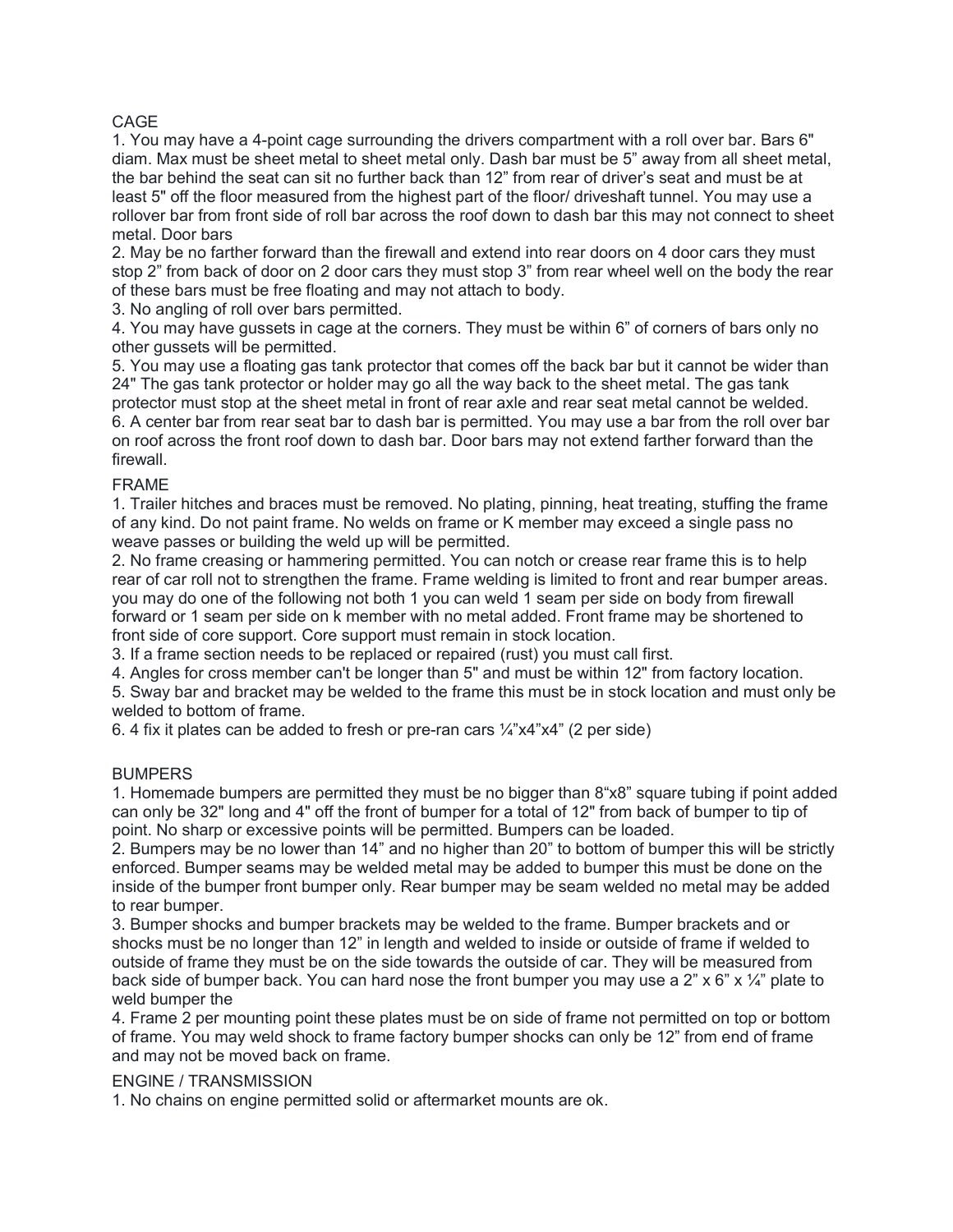2. Distributor protectors are allowed.

3. Oil pan and transmission pan may be plated the plate used may be only 1" wider than the pan they are welded to. They may not connect in any way.

4. No steel bell housings permitted.

### **SUSPENSION**

1. You may modify tie rods. Valve stem protectors are permitted. A-arms must remain in stock configuration. Any tire permitted. Rear trailing arms may be home made no bigger than 2 x 2 square tubing or pipe.

2. Upper a arms may be welded down with a  $\frac{1}{4}$ " x 2" x 2" piece of steel on front and back side of upper an arm and you may plug weld the center of the a arm. Lower a-arms may not be welded. Cars do not have to bounce. Solid suspension is allowed. Coil springs in rear may be welded wired or chained to rear end. Rear end protectors may be used but may not be used to strengthen car in any way. Leaf spring cars may replace broken springs with factory  $\frac{1}{4}$  "leaf springs only. No more than 5 springs allowed and must have a 2" stagger and mounted in factory location you cannot change coil spring to leaf spring set ups.

3. Idler arm must be bolted factory to frame no bolts will be permitted all the way through the frame. Sway bar may be welded to bottom of frame in the factory location you may use a 1  $\frac{1}{2}$ " x 4" bracket or a 2" square tubing or pipe to weld to sway bar to attach to frame. You cannot move the sway bar they must mount in factory location.

4. On front wheel drive cars, you may reinforce the rear axle assembly with 2" x 2" square tubing, 2" angle or 2" wide flat plate this may not in any way reinforce the body of the car nothing bigger than 2" X 2" may be used. And the 2" X 2"can attach to rear hubs.

Full Size Truck Rules/Mini Trucks follows Full Size Truck Rules

NO STRAIGHT FRAME TRUCKS ("STATE FRAME") ABSOLUTELY WILL NOT RUN! MAX FRAME THICKNESS .25". Truck frame must be a factory 1 ton or smaller frame that came with a 6 or 8' bed. (not a box truck or straight bed)

1. Any American made truck is permitted that came with a factory 6' or 8' bed. 4-wheel drive trucks may only run 2WD (pull a driveshaft). Any STANDARD ONE TON and down is permitted. If truck frame has extra support brackets or is beefed up from the factory you better call before building and we'll come look at it! Officials decision will determine if it can be ran!! Suburban's are permitted.

2. Tailgates may be welded shut using 3"x¼" strap. A maximum of 48" of strap may be used. Back bumper or tailgate has to be 16" of the ground. No wrapping quarter panels to bumper. Doors can be welded solid with 3"x3". Driver's door can be skinned.

3. Beds must be welded to the cab of the truck with a 3" strap directly behind the doors.

4. An interior four point cage is required to compete. The cage may not extend outside of the cab into the bed. However, it may attach vertically to the frame in four locations. No metal may be added to the frame to attach the cage. The vertical bars must be welded directly to the frame.

5. Car bumpers may be used. Factory bumper brackets can be used or 3"x3" angle or square tubing 8" long.

6. A single piece of 3"x3"x¼" angle iron may be welded from the left front frame rail to the right front frame rail (in front of a-arms) on all front coil sprung trucks only. Front leaf sprung trucks may use a chain from rail to rail or from the engine cradle to each rail.

7. Trucks must securely fasten gas tanks directly behind the center of the cab in the bed. Gas tank protector can be a max 24" off back of cab and no wider than frame rails.

8. 48" piece of ¼"x2"x2" angle may be welded on inside of tailgate.

9. Fix it plate rule 6"x6"x1/4" follow car rules! If abused plate will be cut off!!!! Can be added to fresh or pre-ran trucks.

10. NO HUMP PLATES

11. C-channel front frame trucks can run kickers off the front bar to the middle to the A arms no bigger than 2"x2" square tube. Boxed framed trucks down bars have to stop at firewall.

12. Front bumper height is 26" to bottom of bumper.

13. Homemade bumper can be max 8"x8" square tube loaded if point added can only be 32" long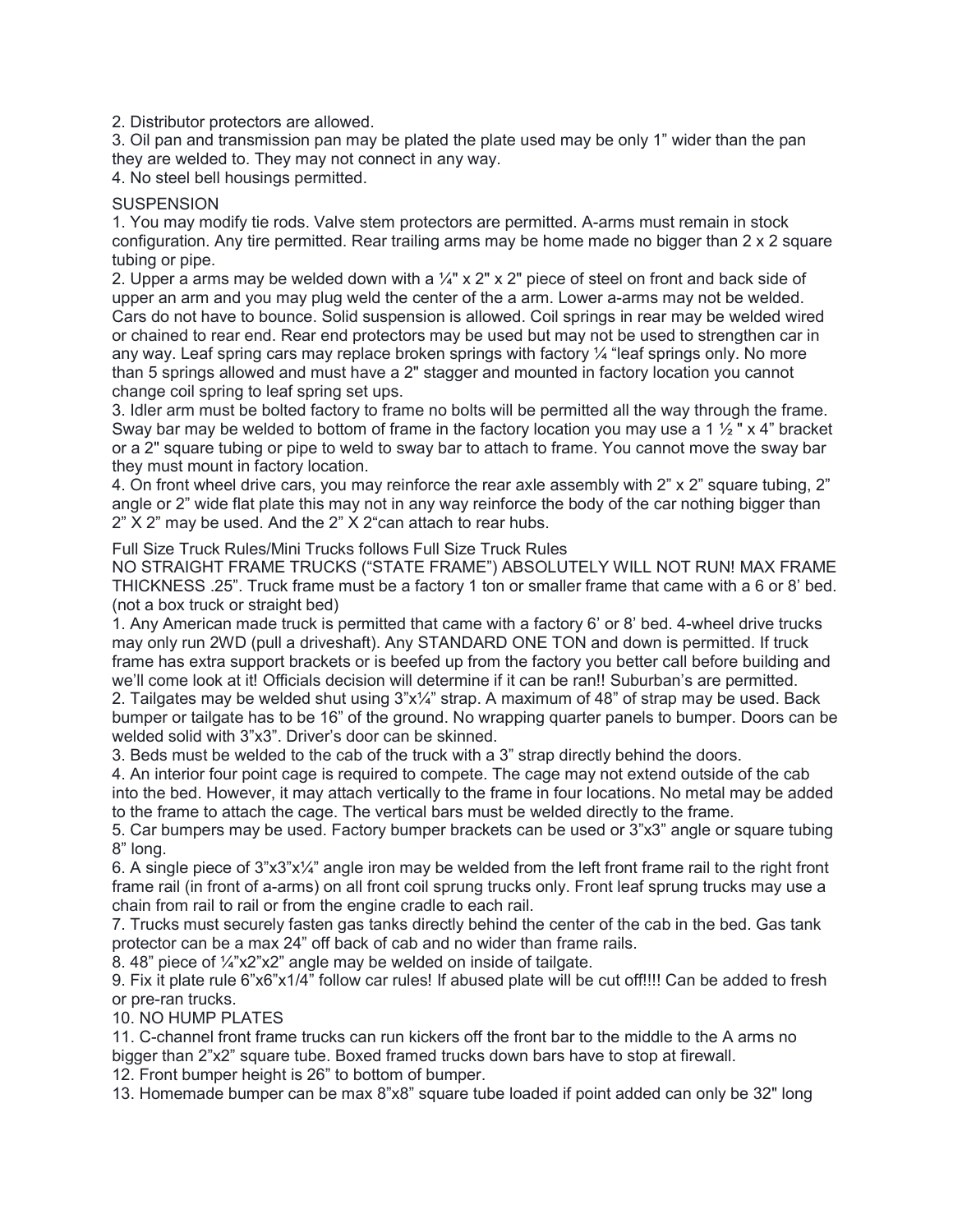and 4" off the front of bumper for a total of 12" from back of bumper to tip of point.

14. Max 10 leaf's on rear must have a 1" stager. Max 5 clamps permitted per side.

15. Factory front leaf springs only, no conversions. Must have factory brackets.

16. No bead locks.

# 80's Full Size Car

1. Any STOCK American made 1980 or newer hardtop may be used. 2003 and newer Ford Motor Company full size cars, Crown Vic, Interceptor, Grand Marquis allowed MUST HAVE ORIGINAL FACTORY FRONT CRADLE, FRONT SUSPENSION AND STEERING.

2. Engine may be swapped (Chevy to Ford, Ford to Chevy etc.). HAS TO HAVE STOCK RUBBER MOUNTS. No engine cradles or distributor protectors. Weld or wire engine and transmission mounts in.

3. Hoods may be wired in six locations. 2 strands of 9 wire per hole. Sheet metal to sheet metal 2 spots to frame or bumper. Hoods MUST be open for inspection. Front and rear fenders may be trimmed for clearance.

4. Drivers door only may be welded solid. All other doors can be welded shut with 2 3"x6" per door seam OR 6 locations per side 2 strands of 9 wire per hole not both. Sheet metal to sheet metal.

5. Trunks and tailgates may be wired shut in 6 locations or welded 6 places 3"x3" plates. Must have inspection hole if welded. 2 strands of 9 wire per hole and sheet metal to sheet metal 2 spots can go to frame or bumper. Trunk lids can be tucked, must be 8" off the floor. No changing the factory quarter panels.

6. NO WEDGING, TUCKING, SMASHING, COLD BENDING, TILTING OR PINNING OF

QUARTERS OR BODY. Body must be stock appearing. Quarters maybe cut for wheel clearance 7. NO extra body mounts. MUST have stock rubber mounts, spacing and can add 6" body spacers at core support. No bigger than 5/8" all thread can run through the hood.

8. 4"X6" hump plate 1/4"max can be added to the outside of the frame and cannot be formed in any manner. Or can be chained from hump to hump. One or the other.

9. Front Bumper may be swapped for any factory car bumper. Must have stock bumper mounts and may be welded to the mounts only. No extra metal may be added.

10. ALL suspension parts MUST be stock. May weld or wire in the rear coils.

11. May change body mount bolts. To a max ½" bolt with a max 3" washer.

12. 5 lug rear end only.

13. Frames may be notched BUT NOT welded back together.

14. 4- 3/8 bolts can be added to each side of quarter panels.

# **Engine**

1. Full engine cradles, distributor protectors, header protectors, carburetor protectors, etc.… are not permitted. Lower pulley protectors are allowed.

2. Lower engine cradle is permitted for mounting purposes only! May not reinforce or strengthen the car in any way!

3. Engine swaps are permitted. must be mounted to factory K-member/cradle only. Motor must be welded straight down from factory motor mount to frame.

4. Stacks/headers are permitted. Engine may be welded or chained to K-member only not to frame!! **Transmission** 

1. Aftermarket shifters and slider shafts ARE permitted!

2. Trans protectors, braces, aftermarket bellhousing, and tail shafts are NOT permitted!!

3. Aftermarket transmission coolers are permitted.

### Frame-Suspension

1. MUST BE 100% STOCK! Tilting, cold bending, reshaping, of frame is NOT permitted!!!!

2. 2003 and newer fords are permitted, must have factory cradle steering and suspension!!!

3. Front suspension may be welded. If welded a maximum 2"x2"x1/4"plate is allowed on front and rear of upper a-arms bottom a-arms may NOT BE WELDED!

4. Must run factory front suspension components. No aftermarket or reinforced ball joints or spindles.

5. You may cut/notch/dimple the rear frame to help roll. Notched areas may NOT BE REWELDED!!!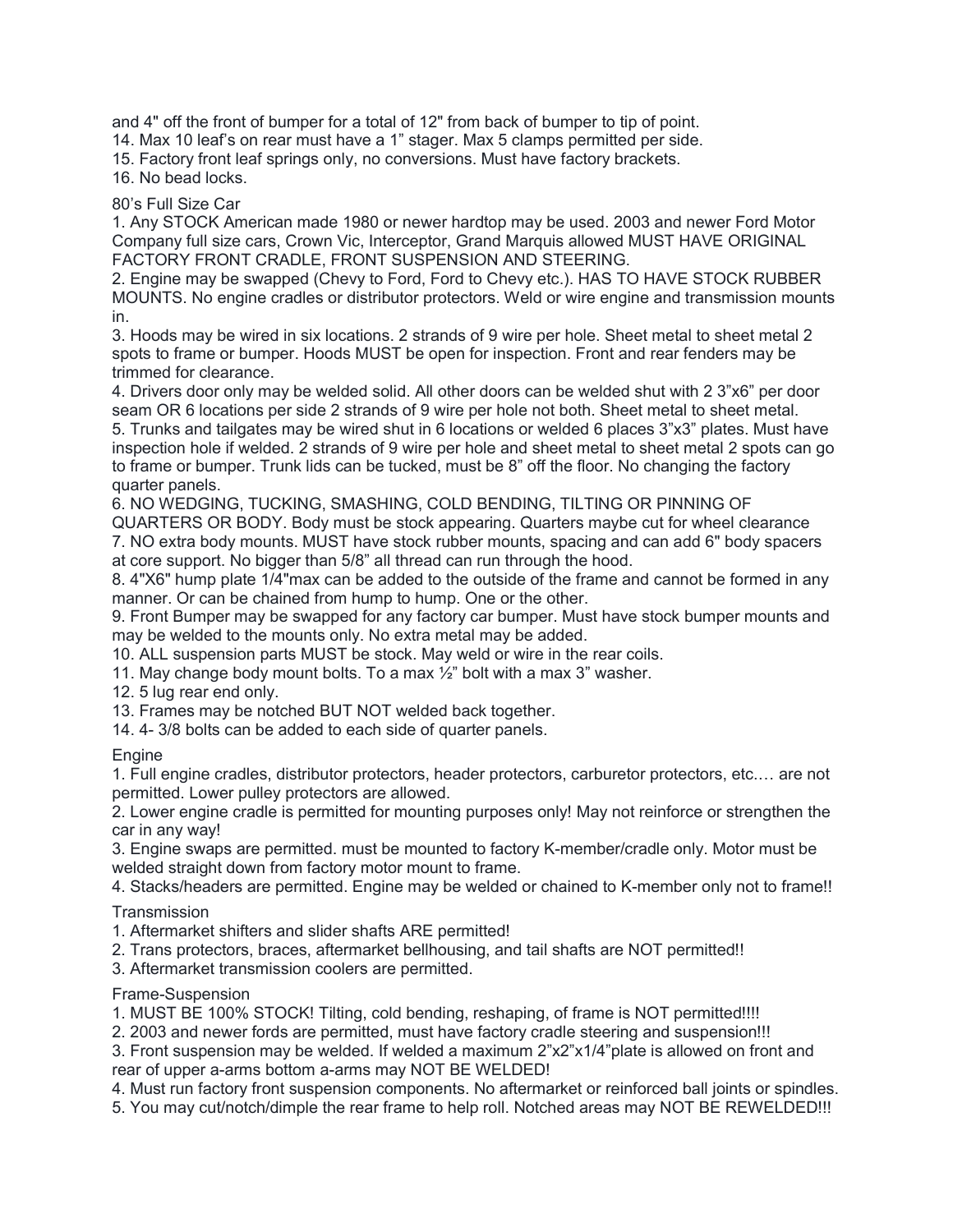6. Frames may NOT be shortened, front or rear!!!

7. Rear suspension may NOT be solid. No all-thread shocks. Must bounce!

8. A chain or two strains of wire may be attached between the humps to prevent rear frame from hitting the tires.

9. Front sway bars may only be attached using factory brackets and mounts.NO WELDING! 10. NO FRAME SWAP (1998 FRAME/ 1998 BODY ECT....) 11. No package tray swaps.

### **Tires**

1. Any air filled tires are permitted.

2. Stock wheels only. Full wheel centers, wheel protectors, bead protectors, bead locks are not permitted!

### Fix it plates

1. 4 fix it plates maybe added to fresh cars except 03 and newer fords.

2. May use 2 fix it plates per side PLATES NO LARGER THAN 4"X4"X1/4".

3. If size or thickness is abused, it WILL be cut completely OFF!!!

4. 03 and newer fords may only have 2 fix it plates and must be visibly bent or will be removed completely.

## Electrical and Battery

1. Only one battery allowed must be securely fastened and covered before inspection.

## Rear-end

Any factory 5-lug automotive/passenger car rear-end housing is permitted. Internals, gears, and axles may be or upgraded. Rear-end housing maybe NOT be reinforced in any way.

Rear-end braces, after market axles tubes/housings, axle protectors, oversized bearing ends or any other housing reinforcement is NOT permitted.

Stock-like trailing arm brackets and coil spring perches may be welded onto a non-coil spring rearend for mounting purposes only. May not be used to strengthen rear-end.

98 and newer fords watts rear-end conversion is permitted. Watts conversion brackets are permitted. Trailing arms may be reinforced or 2X2" square tubing. Lower training are frame mounts may be no larger than 4X4" welded to the inside (side) of frame. Upper conversion brackets may only attach to package tray of frame and may not be bolted to the body or attached to the frame rails in any way. Brackets must be 3" away from frame rails.

The outer rear-end brackets must be removed from frame.

### Drivers Compartment

1. May have a 4 point cage around drivers compartment for safety. Maximum material dimension is 3" bar, square tube, channel, etc.… One bar may be located behind the driver's seat, across dash, and two connecting bars along driver and passenger doors.

2. The bar behind the seat can sit no further back than 6" past front door post.

3. A roll over bar is permitted May not be attached to the floor or frame

4. The cage bars may be attached to sheet metal only with a maximum 12"x12"x1/4"plate.Cage may NOT attach to frame. If the cage bars are not weld securely, they must be removed for your safety! 5. A gas tank "holder" is permitted. Holders may attach to floor or cage. If attached to cage, the holder may be up to 24" wide and must be 5" away from ALL sheet metal on all car. This rule will be strictly enforced. If less than 5" gap the holder will be removed.

6. 9 wire from roof to firewall and roof to speaker deck or straight down to the floor. 3"wide flat bar can be added 3" on the roof and 3" to the firewall. Also, rear window bar 3"x1/4" flat bar 3"on the roof and 3" on sheet metal of speaker deck.

7. IF you cut firewall out, no metal can be added.

8. Aftermarket pedals are permitted.

MUST RUN ALL FACTORY STEERING, HOWEVER YOU CAN RUN AFTER MARKET COLUMN. YOU CAN ADD ONLY HAVE 2 KNUCKLES DO NOT FOLLOW REGULAR CAR RULES THESE ARE THE STOCK RULES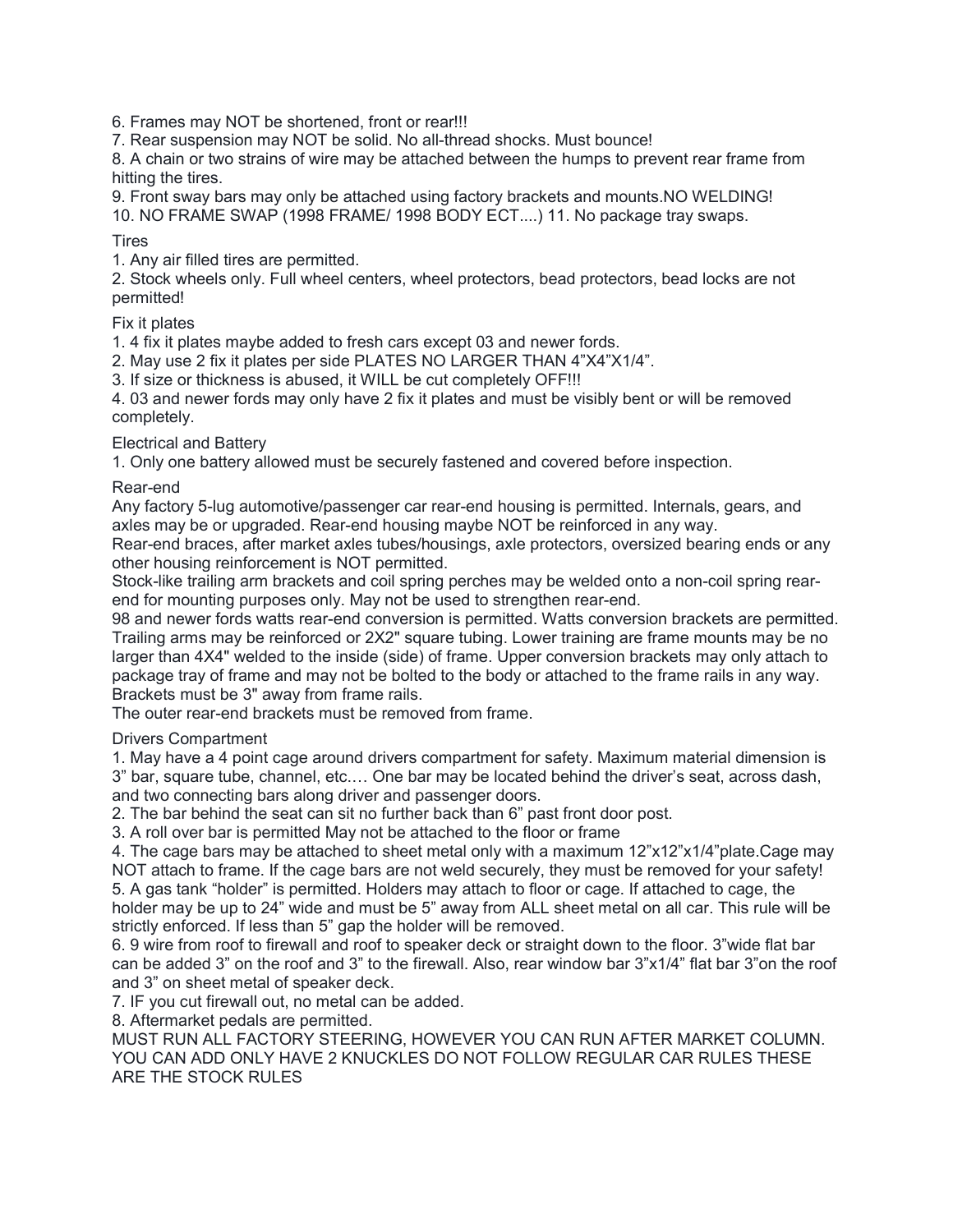Bumpers

1. Any year factory bumper, may be used and seam welded, but not loaded.

2. T&T derby parts bumpers may be used. Must have 1  $\frac{1}{2}$  X1  $\frac{1}{2}$  " inspected whole at each end. May be seam welded, but not loaded.

3. 03 and newer fords may only use 80's and newer front bumper and can NOT be seam welded.

4. Front bumper can be hard-nosed with no metal added and no shortening of frame.

Youth

Follow compact rules unless stated below

This class is for the kids AGES 11-16. Bring Birth Certificate in case of a challenge of age. To let them learn to strip cars out and build a car to the rules and sportsmanship win or lose. Upon arrival a notarized parent and/ or legal guardian consent form must be filled out or you will not be allowed to participate. A parent and/ or legal guardian must ride with the driver. This is for instructional purpose as well as a possibly emergency situation.

1. A factory 4 or 6 cylinder front wheel drive only.

2. Both front doors must be painted white.

3. Hoods may be wired in six locations. 2 strands of 9 wire per hole. Sheet metal to sheet metal NO frame or bumper. Hoods MUST be open for inspection. Front and rear fenders may be trimmed for clearance. No bolting or welding inner fender to outer fender or rolling fenders.

4. Drivers and passenger doors can be welded solid. Drivers and Passenger's front door MUST have a bar or reinforcement on outside of doors, must stop at front doors. All other doors can be welded shut with 3 wide strips OR 6 locations per side 2 strands of 9 wire per hole not both sheet metal to sheet metal.

5. Trunks and tailgates may be wired shut in 6 locations. 2 strands of 9 wire per hole and sheet metal to sheet metal. Hoods MUST be open for inspection. Trunks can have 45" of weld. 6. May weld or wire in the rear coils.

7. Two locations of wire or rod must be placed from front cowl to the front of the roof to prevent hood entry into the driver's compartment.

8. Stock batteries must be removed from the original position. A battery must locate in the driver's compartment behind the front seat and securely fastened to the floor. The battery must be covered.

### LAWN MOWERS RULES AND REGULATIONS

1. The garden or lawnmower must have a factory frame, no homemade frames.

2. Must be a front engine mower, no rear engines allowed.

3. All mowers must have factory stock engines.

4. Transaxles must be factory; reinforcing or spider gears is allowed.

5. Reinforcing the frame is permitted.

6. Reinforcing around engine is allowed, but cannot be outside of the hood.

7. Hoods must remain factory. Hoods can be screwed down or welded. If hood is fiberglass, you can make a hood from sheet metal, but it is not allowed to be any bigger than the fiberglass hood was.

8. Brakes must be in operation when pulling in for heat race, must also have forward and reverse gear.

9. Gas tank must be fastened with cap on, if it comes loose or gas leaks you will be disqualified.

10. Some sort of leg guard is mandatory before entering arena, must go from rear fender to front foot rest or frame, and must be of 1-2 inch diameter.

11. The front of the frame under grill may be strengthened for hitting but must be a smooth finish, no front bumpers allowed.

12. A rear bumper is recommended, but not mandatory. It cannot extend 4 inches out from rear of mower. Some sort of back protection is recommended, but not mandatory.

13. Pulleys can be changed to increase speed.

14. Drivetrain modifications are allowed to change gearing but must stay original. (belt drive stays belt drive, chain drive stays chain drive)

15. Wheels must have factory rims with no modifications, tires of choice. No dual wheels or cut tires.

16. Mower decks must be taken off before entering pits, plus all headlights and any other plastics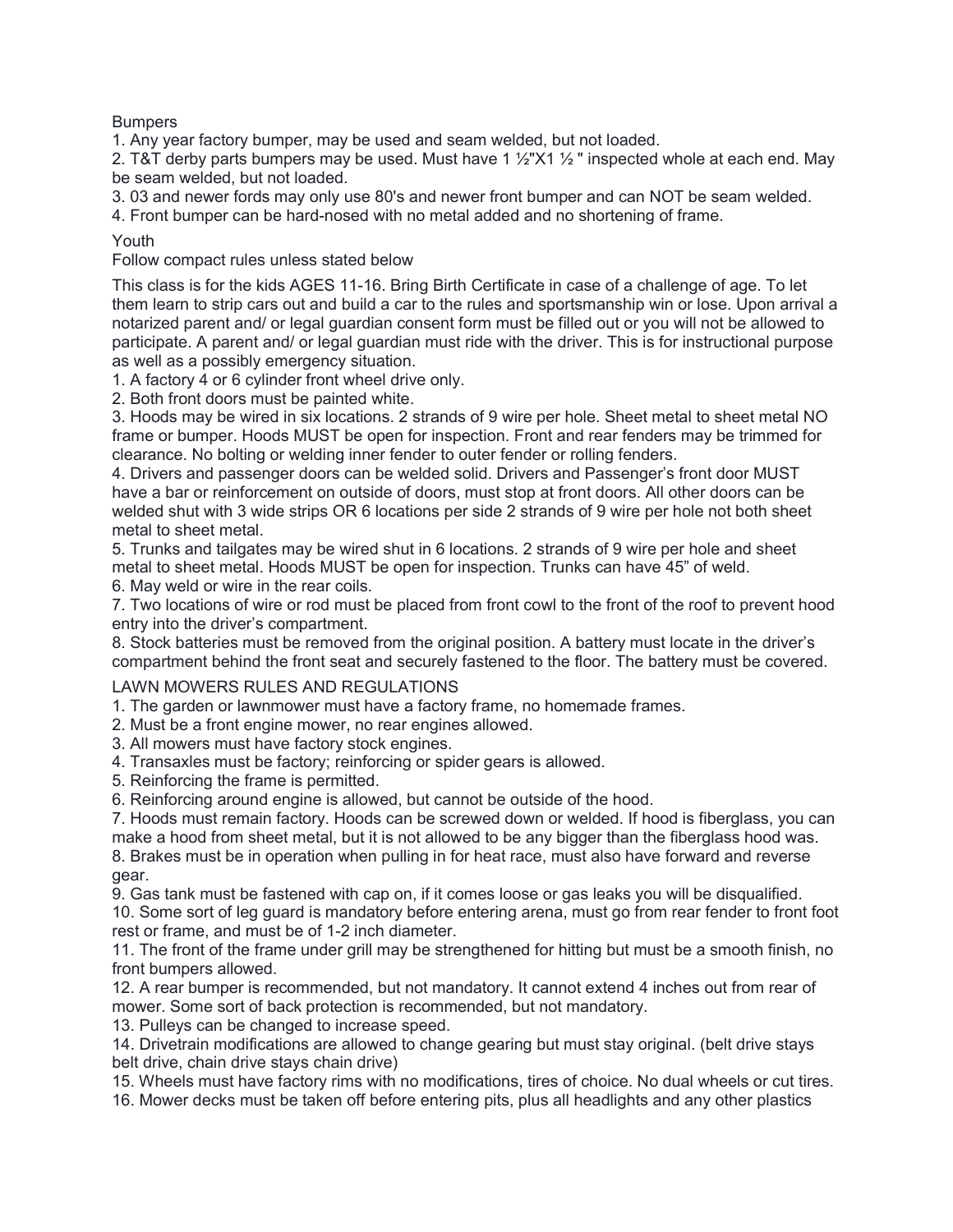must be removed before entering pit area.

17. NUMBER MUST BE SOMEWHERE ON EACH SIDE OF MOWER. NUMBER MAY BE ON HELMET ALSO.

18. If mower does not pass inspection, or participant refuses to fix something, there will be no refunds.

19. Officials have final say, we reserve the right to check mower after the derby.

20. Driver must wear helmet, pants, long sleeve shirt, and eye protection when entering the track and during the derby.

21. No direct hits to the driver's area.

22. If you are rolled over, the heat will be stopped, and your lawnmower will be placed back on its wheels and you will be eliminated.

23. During the competition you must initiate contact within two (1) minutes. If at any time you cannot make contact within the time limit you will be disqualified 24. All motion to be halted upon signal from referees in case fire, injury, and other emergencies.

24. No hits when opponent is out of bounds.

25. No pit racing.

26. Drivers will inspect each other's mowers before the driver's meeting and will bring up any concerns after the meeting with the officials.

#### Figure 8 race

1. Each driver must fill out an entry blank. All drivers must supply their own cars, only one entry per person.

2. Each driver must be 16 yrs. old or must hold a valid driver's license and have a notarized release signed by parent.

3. If you are pregnant, have back problems, and /or heart problems you are not allowed to run!!

4. The track owners or promoter reserves the right to approve or reject any entry.

5. Only owners, drivers, mechanics, etc. who sign the release sheet will be permitted in the pit area. Drivers only on the track.

6. The promoter, track owner or fair association will not be held responsible for any cars, parts, or personal property before, during and after show.

7. Each car must be signed in and inspected at the track at least 1 hour prior to show time. Only 1 RE- INSPECTION PERMITTED!! If you do not pass the 2nd time, you will be disqualified with No Entry Re- imbursement. Official's discretion will be used!!

#### PREPARATION OF CAR

1. Remove all trim, emblems, plastic and glass (windows, lights, etc.…) Sweep the car out from debris, BEFORE INSPECTION!!

2. Any sharp protruding fins or dangerous objects (smash down or cut off).

3. Chrome molding strips and bottom portion of back seats must be removed.

### BUMPERS

1. Bumpers may be flipped over.

2. No trailer hitches

3. Cutting bumpers ends (fenders) for wheel clearance is allowed.

4. Bumpers can be loaded.

### DOORS

1. It is recommended that the Driver's door be painted White. A roof sign/number is allowed. IT MAY NOT REINFORCE ANY PART OF CAR!!

2. It is recommended the driver's door be reinforced with steel bar, angle iron or pipe.

3. A strong wire or mesh screen is recommended on driver's window & windshield area. Chain, wire or metal bar is STRONGLY recommended from driver's door to roof 12. All doors are recommended to be fastened shut by wire, straps, chained or welded (steel no bigger than 3" in width and 1/8" thick) nothing to frame! NO OVER LAPPING!! Note: any metal wider or thicker is ILLEGAL and will be removed!!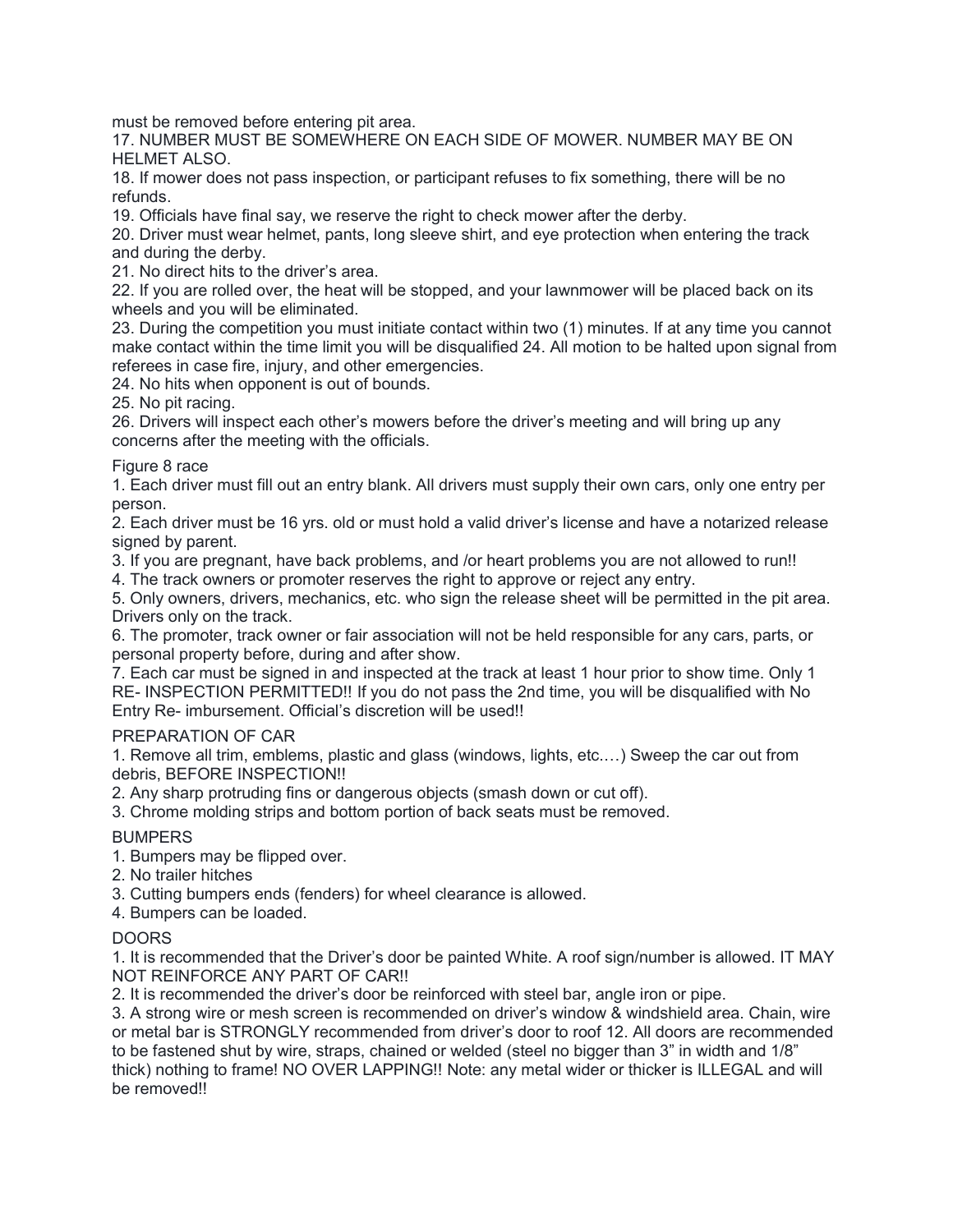## 4. 3 or 4 – POINT CAGE & ROLL OVER BAR:

## 5. A 3 or 4 point cage is recommended for DRIVER SAFETY.

# BATTERY & GAS TANKS

1. NO Alcohol motors

2. Stock gas tanks MUST be removed from the original position!! Replacement tank must be placed in the back seat area; all tanks must be securely fastened to floor and covered; a portable tank is recommended in place of the original. Gas tanks and fuel lines must be completely covered before inspection. Rubber hose inside car. Steel gas tanks or Neoprene Construction approved tanks can be used.

3. Only ONE battery, any size, is allowed. It MUST be securely fastened and COMPLETELY covered. NO MILK CRATES ALLOWED!!

### HOOD & ENGINE COMPARTMENT

1. No spray devises or cans allowed in cars.

2. Exhaust stacks/ headers must point directly upwards!!

3. Firewalls may not be totally removed. If altered, the hole must be covered with something fire proof. This is for YOUR protection!!

4. Radiators, transmissions coolers and heaters must remain in original position or in engine compartment. In front of firewall. Radiator overflow hose must point STRAIGHT DOWN!!

5. Homemade radiators are allowed.

6. Carburetor must have some sort of cover/air cleaner attached to it!!

7. DOUBLE TIRES are allowed!! NO liquids, concrete or other material in tires permitted. No studs or screws in rims. No studs in tires.

8. No metal may cover or protect tires. No bead-locks. Valve stem protectors are ok.

RUNNING

1. Seat belt or Safety belt, Z-90 approved helmet (full face recommended) GOGGLES OR FACE SHIELD ARE REQUIRED.

Neck braces are highly recommended!!

2. Fire retardant suits, clothing or hood is recommended for personal safety. (NO shorts and must wear shirt) D. NO deliberate head-on collisions and NO deliberate hitting in driver's door.

3. Vehicles must have dependable brakes at all times and Boundaries observed.

4. NO alcohol or drugs on track or in the PIT area. ANYONE under the influence of alcohol or drugs will be immediately disqualified.

5. No cars are permitted in the competition area before the heat in which they are to participate.

6. A vehicle will be disqualified if the driver's door comes open during the heat, or catches fire.

7. A \$100.00 Protest fee is required to contest another car. If you are a driver, you must give the head track official \$100 cash! You then must state what car is illegal and where it is illegal. If you are right you WILL get your \$100 back, if you are wrong, you will forfeit that \$100. Derby officials reserve the right to inspect any car at any time!!

8. Any vehicle visibly leaking fuel will be disqualified!

9. Fire extinguisher is recommended at close reach in driver's compartment.

10. Any driver or crewmember disobeying the rules will cause his or her car to be disqualified.

11. Unsportsmanlike conduct will not be tolerated and will be grounds for disqualification and barring from future derbies.

DRIVERS ARE RESPONSIBLE FOR THE ACTIONS OF THEIR CREW MEMBERS. FINAL WINNERS MAY BE INSPECTED.

THE DECISION OF THE DERBY OFFICIALS WILL BE FINAL!!

### RULE BOOK DISCLAIMER

The rules and/or regulations set forth herein are designed to prove for the orderly conduct of racing events and to establish minimum acceptable requirements for such events. These rules shall serve the conditions of all events, and by participating in these events, all participants are deemed to have complied with these rules. NO EXPRESSED OR IMPLIED WARRANTY OF SAFETY SHALL RESULT FROM PUBLICATION OF OR COMPLIANCE WITH THESE RULES AND